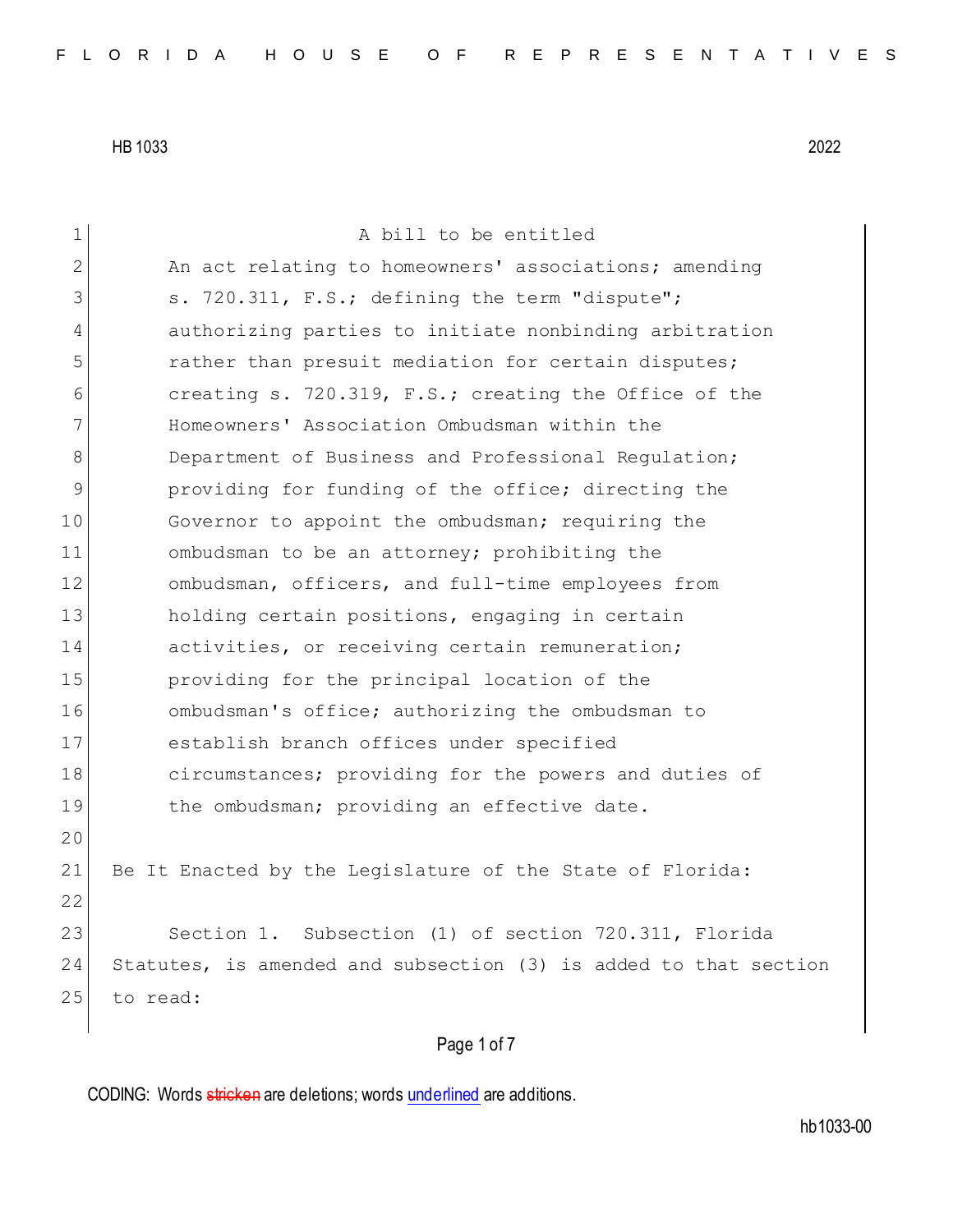26 720.311 Dispute resolution.-

27 (1)(a) The Legislature finds that alternative dispute 28 resolution has made progress in reducing court dockets and trials and in offering a more efficient, cost-effective option to litigation. The filing of any petition for arbitration or the serving of a demand for presuit mediation as provided for in this section shall toll the applicable statute of limitations. Any recall dispute filed with the department under s. 720.303(10) shall be conducted by the department in accordance 35 with the provisions of ss.  $718.112(2)$  (j) and  $718.1255$  and the rules adopted by the division. In addition, the department shall conduct binding arbitration of election disputes between a member and an association in accordance with s. 718.1255 and rules adopted by the division. Election disputes and recall disputes are not eligible for presuit mediation; these disputes 41 must be arbitrated by the department or filed in a court of competent jurisdiction. At the conclusion of an arbitration proceeding, the department shall charge the parties a fee in an amount adequate to cover all costs and expenses incurred by the 45 department in conducting the proceeding. Initially, the petitioner shall remit a filing fee of at least \$200 to the department. The fees paid to the department shall become a 48 recoverable cost in the arbitration proceeding, and the prevailing party in an arbitration proceeding shall recover its reasonable costs and attorney fees in an amount found reasonable

## Page 2 of 7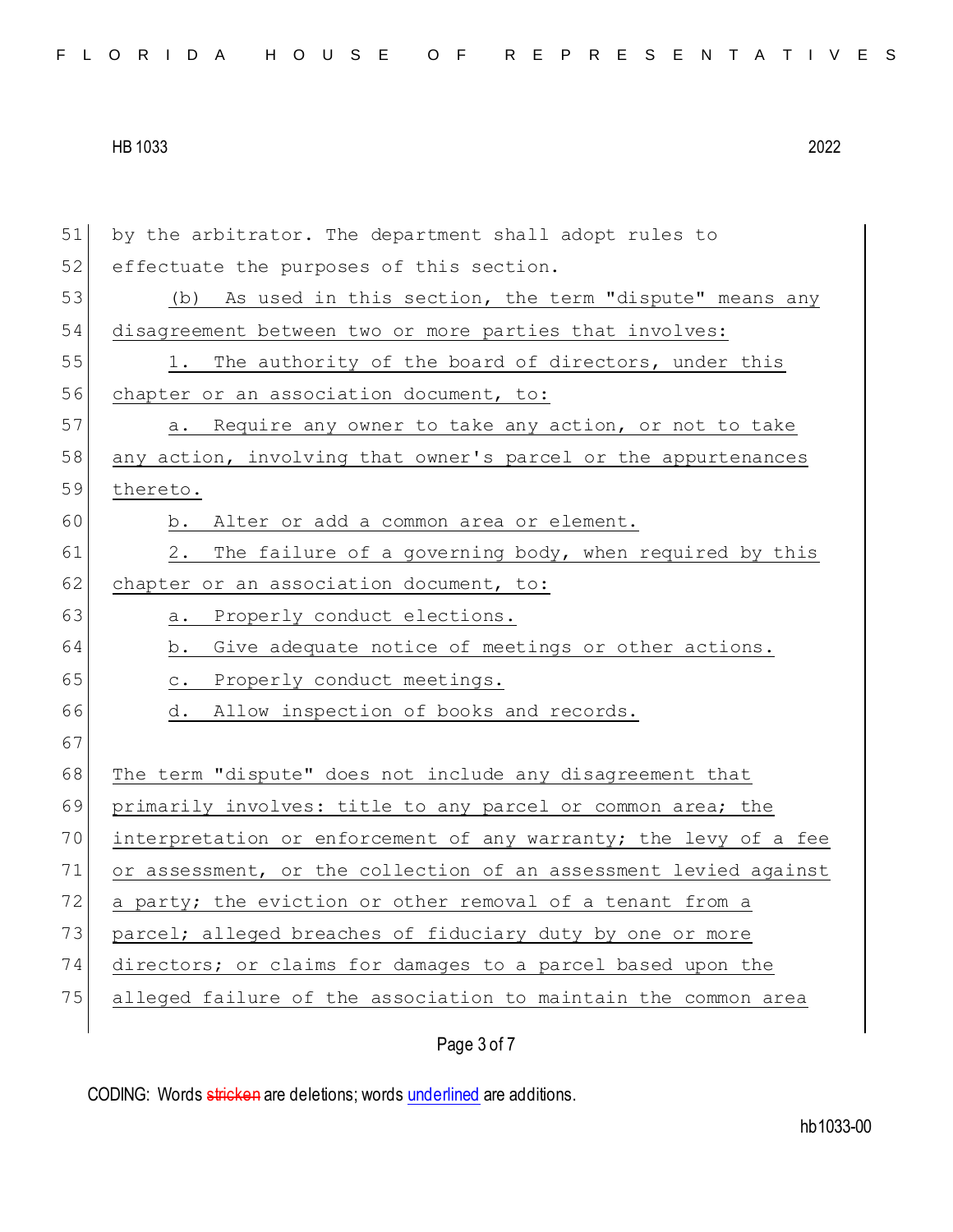| 76  | or community property.                                           |
|-----|------------------------------------------------------------------|
| 77  | (3) In lieu of the initiation of presuit mediation under         |
| 78  | this section, a party may submit an eligible dispute to          |
| 79  | nonbinding arbitration in accordance with s. 718.1255.           |
| 80  | Section 2. Section 720.319, Florida Statutes, is created         |
| 81  | to read:                                                         |
| 82  | 720.319 Homeowners' association ombudsman.-                      |
| 83  | (1) ADMINISTRATION; APPOINTMENT; LOCATION. -                     |
| 84  | (a) There is created an Office of the Homeowners'                |
| 85  | Association Ombudsman to be located, for administrative          |
| 86  | purposes, within the Department of Business and Professional     |
| 87  | Regulation. The functions of the office shall be funded by the   |
| 88  | General Appropriations Act.                                      |
| 89  | (b) The Governor shall appoint the ombudsman. The                |
| 90  | ombudsman must be an attorney admitted to practice before the    |
| 91  | Florida Supreme Court and shall serve at the pleasure of the     |
| 92  | Governor. The ombudsman, an officer, or a full-time employee of  |
| 93  | the ombudsman's office may not actively engage in any other      |
| 94  | business or profession that directly or indirectly relates to or |
| 95  | conflicts with his or her work in the ombudsman's office; serve  |
| 96  | as the representative of any political party, executive          |
| 97  | committee, or other governing body of a political party; serve   |
| 98  | as an executive, officer, or employee of a political party;      |
| 99  | receive remuneration for activities on behalf of any candidate   |
| 100 | for public office; or engage in soliciting votes or other        |
|     | Page 4 of 7                                                      |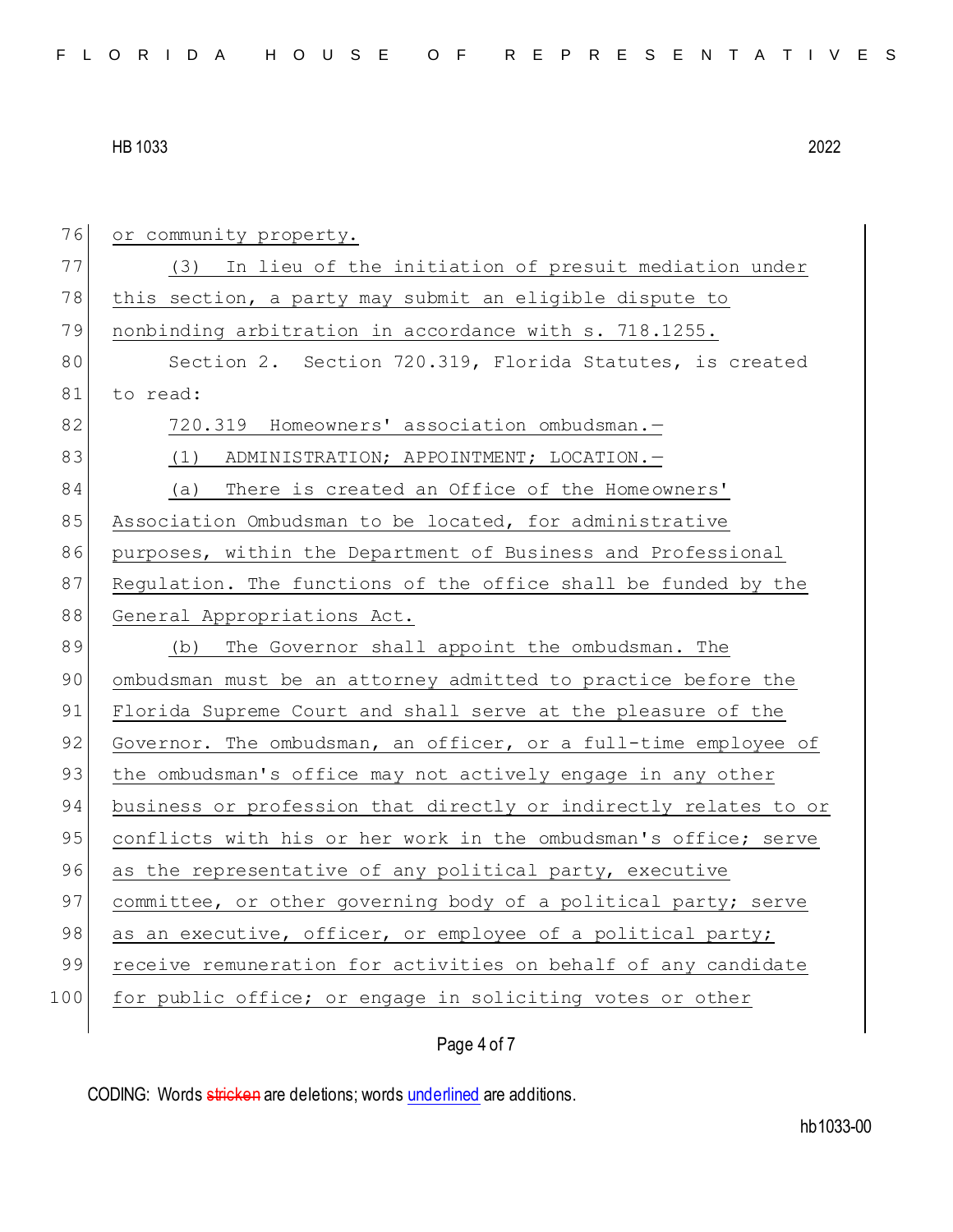| 101   | activities on behalf of a candidate for public office. The      |
|-------|-----------------------------------------------------------------|
| 102   | ombudsman, an officer, or a full-time employee of the           |
| 103   | ombudsman's office may not become a candidate for election to   |
| 104   | public office unless he or she first resigns from his or her    |
| 105   | office or employment.                                           |
| 106   | The ombudsman shall maintain his or her principal<br>(C)        |
| 107   | office at a place convenient to the department, which will      |
| 108   | enable the ombudsman to expeditiously carry out the duties and  |
| 109   | functions of his or her office. The ombudsman may establish     |
| 110   | branch offices elsewhere in the state upon the concurrence of   |
| 111   | the Governor.                                                   |
| 112   | POWERS AND DUTIES. - The ombudsman has the powers<br>(2)        |
| 113   | necessary to carry out the duties of his or her office,         |
| 114   | including, but not limited to:                                  |
| 115   | (a) Having access to and use of all files and records of a      |
| 116   | homeowners' association.                                        |
| $117$ | (b) Employing professional and clerical staff as necessary      |
| 118   | for the efficient operation of the office.                      |
| 119   | (c) Preparing and issuing reports and recommendations to        |
| 120   | the Governor, the department, the President of the Senate, and  |
| 121   | the Speaker of the House of Representatives on any matter or    |
| 122   | subject within the jurisdiction of chapter 720.                 |
| 123   | Acting as a liaison between the department, parcel<br>(d)       |
| 124   | owners, boards of directors, board members, community           |
| 125   | association managers, and other affected parties. The ombudsman |
|       |                                                                 |
|       | Page 5 of 7                                                     |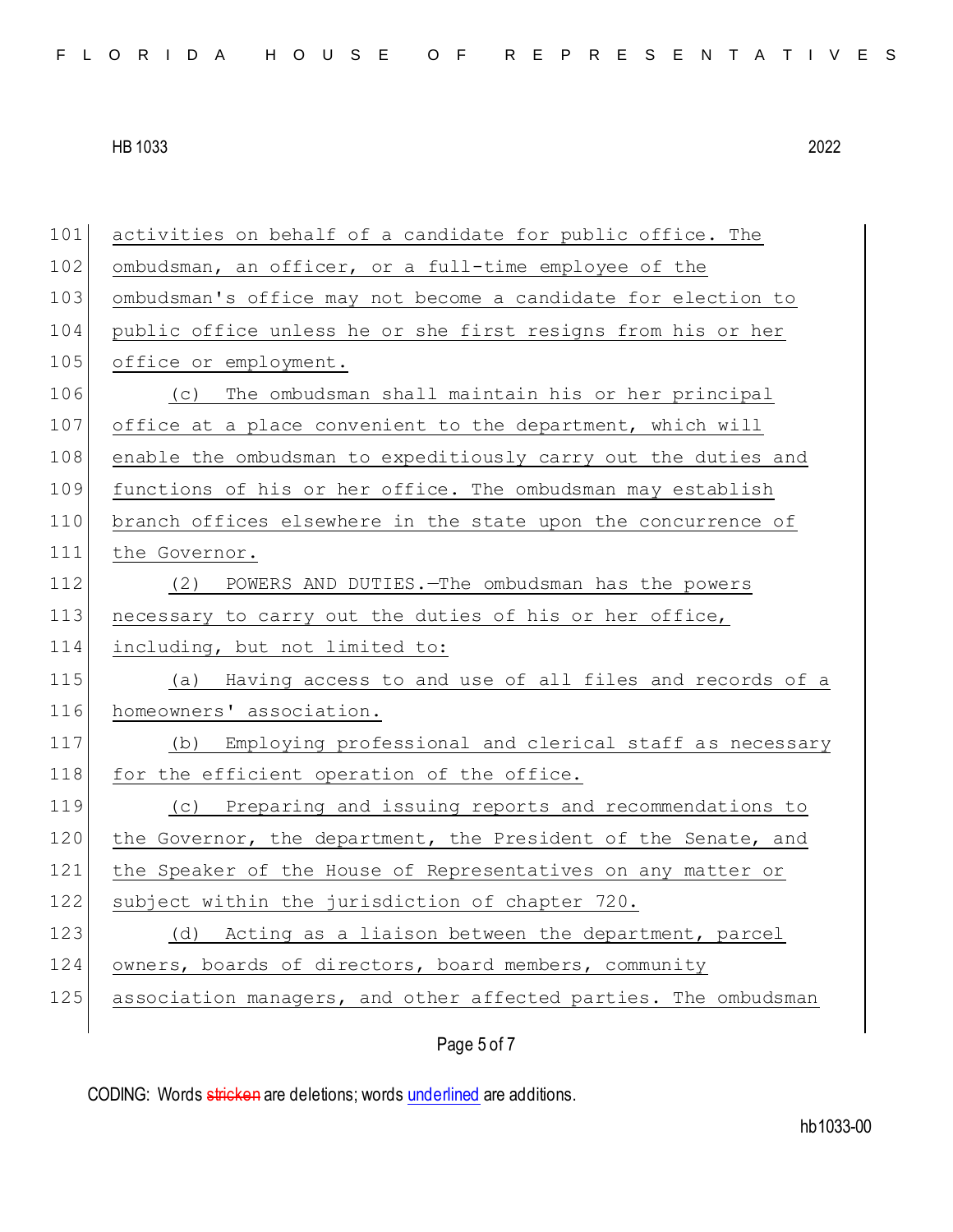| 126 | shall develop policies and procedures to assist parcel owners,   |
|-----|------------------------------------------------------------------|
| 127 | boards of directors, board members, community association        |
| 128 | managers, and other affected parties to understand their rights  |
| 129 | and responsibilities, as set forth in this chapter, and the      |
| 130 | governing documents that govern their respective associations.   |
| 131 | The ombudsman shall coordinate and assist in the preparation and |
| 132 | adoption of educational and reference material, and shall        |
| 133 | endeavor to coordinate with private or volunteer providers of    |
| 134 | these services, so that the availability of these resources is   |
| 135 | made known to the largest possible audience.                     |
| 136 | (e) Monitoring and reviewing procedures and disputes             |
| 137 | concerning elections or meetings.                                |
| 138 | (f) Making recommendations to the department for changes         |
| 139 | in rules and procedures for the filing, investigation, and       |
| 140 | resolution of complaints filed by parcel owners, associations,   |
| 141 | and managers.                                                    |
| 142 | (g) Providing resources to assist members of boards of           |
| 143 | directors and officers of associations to carry out their powers |
| 144 | and duties consistent with this chapter and the governing        |
| 145 | documents that govern the association.                           |
| 146 | Encouraging and facilitating voluntary meetings<br>(h)           |
| 147 | between parcel owners, boards of directors, board members,       |
| 148 | community association managers, and other affected parties when  |
| 149 | the meetings may assist in resolving a dispute within a          |
| 150 | homeowners' association before a person submits a dispute for a  |
|     |                                                                  |

Page 6 of 7